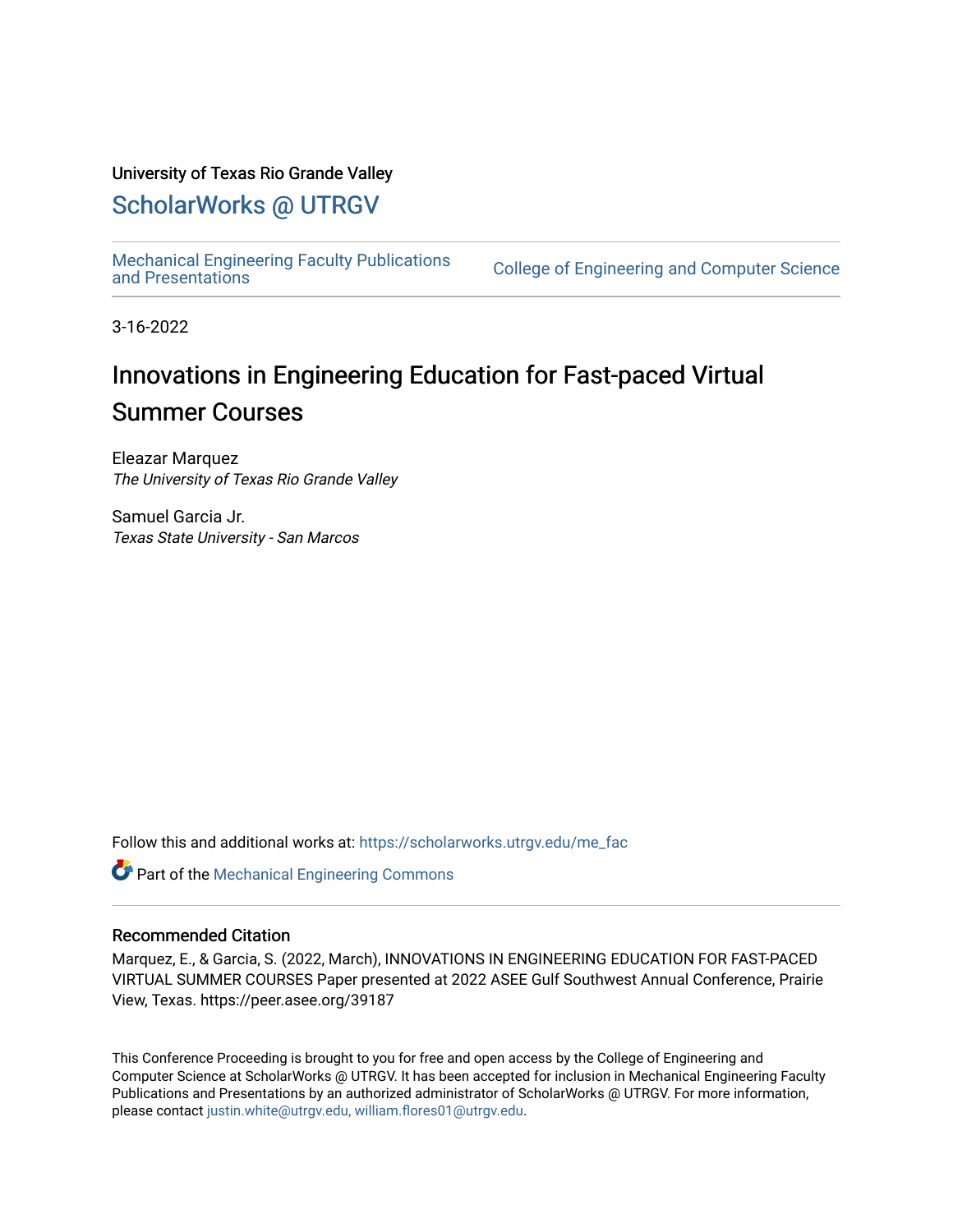### INNOVATIONS IN ENGINEERING EDUCATION FOR FAST-PACED VIR-TUAL SUMMER COURSES

#### Dr. Eleazar Marquez, The University of Texas Rio Grande Valley

Eleazar Marquez is a Lecturer in the Department of Mechanical Engineering at The University of Texas Rio Grande Valley.

#### Dr. Samuel Garcia Jr., NASA EPDC

Dr. Samuel García Jr. serves as a NASA Educator Professional Development Specialist at Kennedy Space Center. Dr. García helps facilitate professional development for both formal and informal STEM educators utilizing NASA resources with a specific focus on Culturally Responsive Pedagogy. He also works with faculty serving in Minority Serving Institutions in developing STEM educational tools and resources for teachers to implement in their classrooms. Dr. García's research agenda is geared towards community and educational change by creating healthy, equitable, and culturally responsive learning environments for traditionally underserved populations. Dr. García. earned both his bachelor's and master's degrees from the University of Texas Río Grande Valley, formerly University of Texas Pan American and holds a doctorate degree in School Improvement from Texas State University.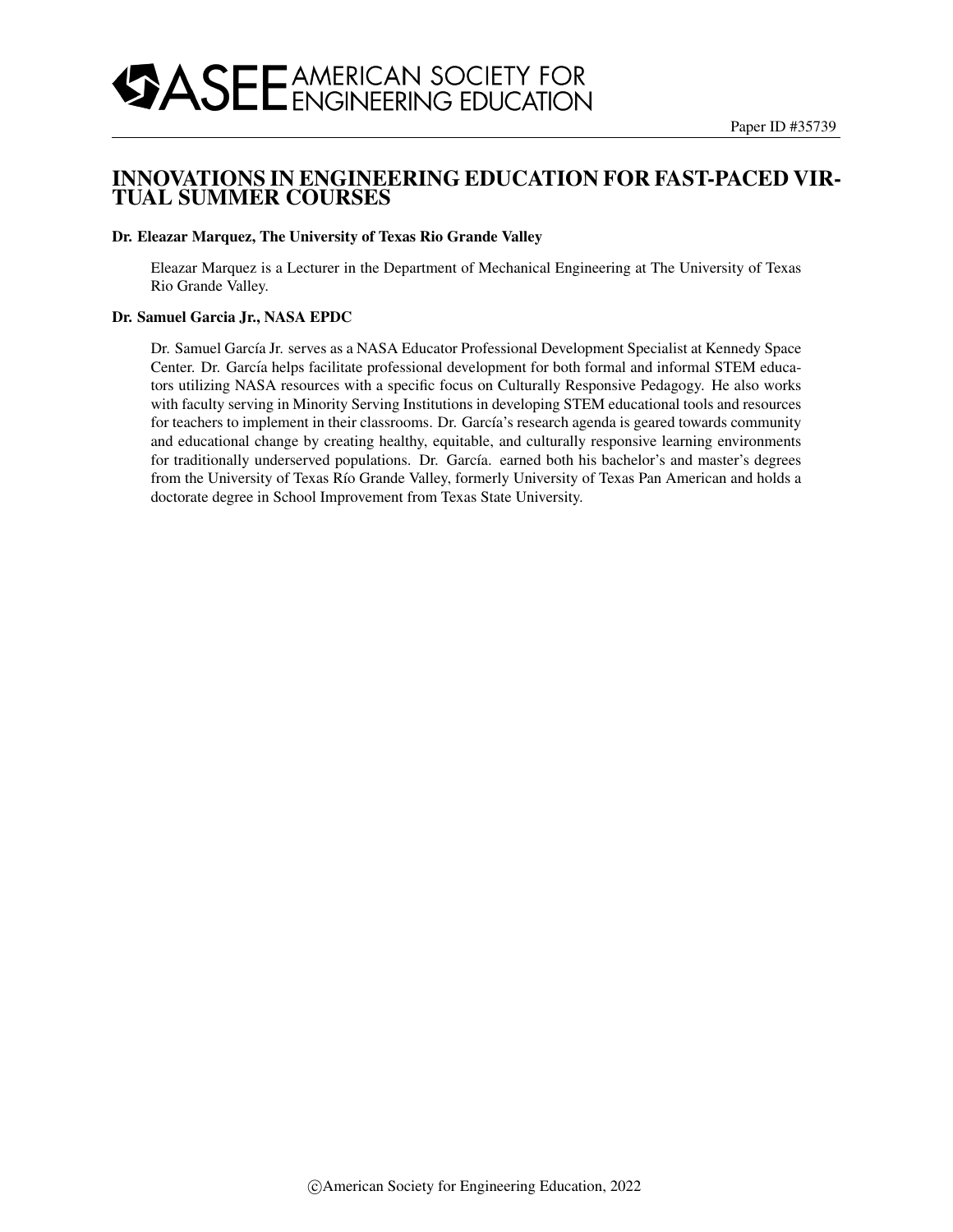## **Innovations in Engineering Education for Fast-paced Virtual Summer Courses**

**Eleazar Marquez, Ph.D.**

Department of Mechanical Engineering The University of Texas Rio Grande Valley

#### **Samuel Garcia Jr., Ph.D.**

College of Education Texas State University

#### **Abstract**

In this study, the recently developed CIRE (Communication, Initiation, Reduction, and Extension) pedagogical model was modified to generate an effective framework for a virtual, fast-paced summer engineering course in a private university in Texas. Transitioning to fully online courses in the wake of COVID-19 required rectifying traditional instructional methods to overcome challenges such as the lack of academic resources and established campus practices, while simultaneously ensuring the academic development of students. Thus, a pedagogical framework known as the CIRE model was recently designed and implemented in a Rigid Body Dynamics course, which according to the study, generated favorable results. To test its accurateness, the proposed CIRE model was adopted for a Statics-Strength of Materials summer [six-week] course taught in a slightly different timeframe. The implementation of the model was a proactive approach to the fast-paced structure of the summer course and allowed the students to enhance their academic preparation despite the virtual setting attempt. As such, a survey was conducted with a cohort of twenty-four students to gauge responses and understand their perspectives regarding the pedagogical framework. Results indicate that the implementation of the CIRE model, with its two modified components, allowed engineering students to have a holistic understanding of the course material despite the fast-paced timeframe. Students were further able to successfully complete assignments individually and correlate theoretical aspects with engineering applications.

#### **Introduction**

Since the period of COVID-19 initiated, faculty members have been on a transitional period modifying conventional pedagogical methods for online instruction to enhance student engagement, comprehension, and scholarship abilities. The need for such modifications is to overcome two types of challenges: 1) student's lack of accessibility to academic resources and campus practices, and 2) retention rates in engineering education (e.g., not the focus of this paper). According to research studies, the effectiveness of conventional practices depends on two major aspects: 1) classroom environment, and 2) students being able to access campus resources such as study spaces, books, outdoor recreation programs, advising programs, computer labs, and internet services [11], [12], [13], [19].

From these conventional practices, though Problem-based learning (PBL) [17], Project-based learning [27], [28] and visual cuing [7], [8], [9], [10] represent effective methods implemented in the classroom, the most impactful towards strengthening student learning, engagement, and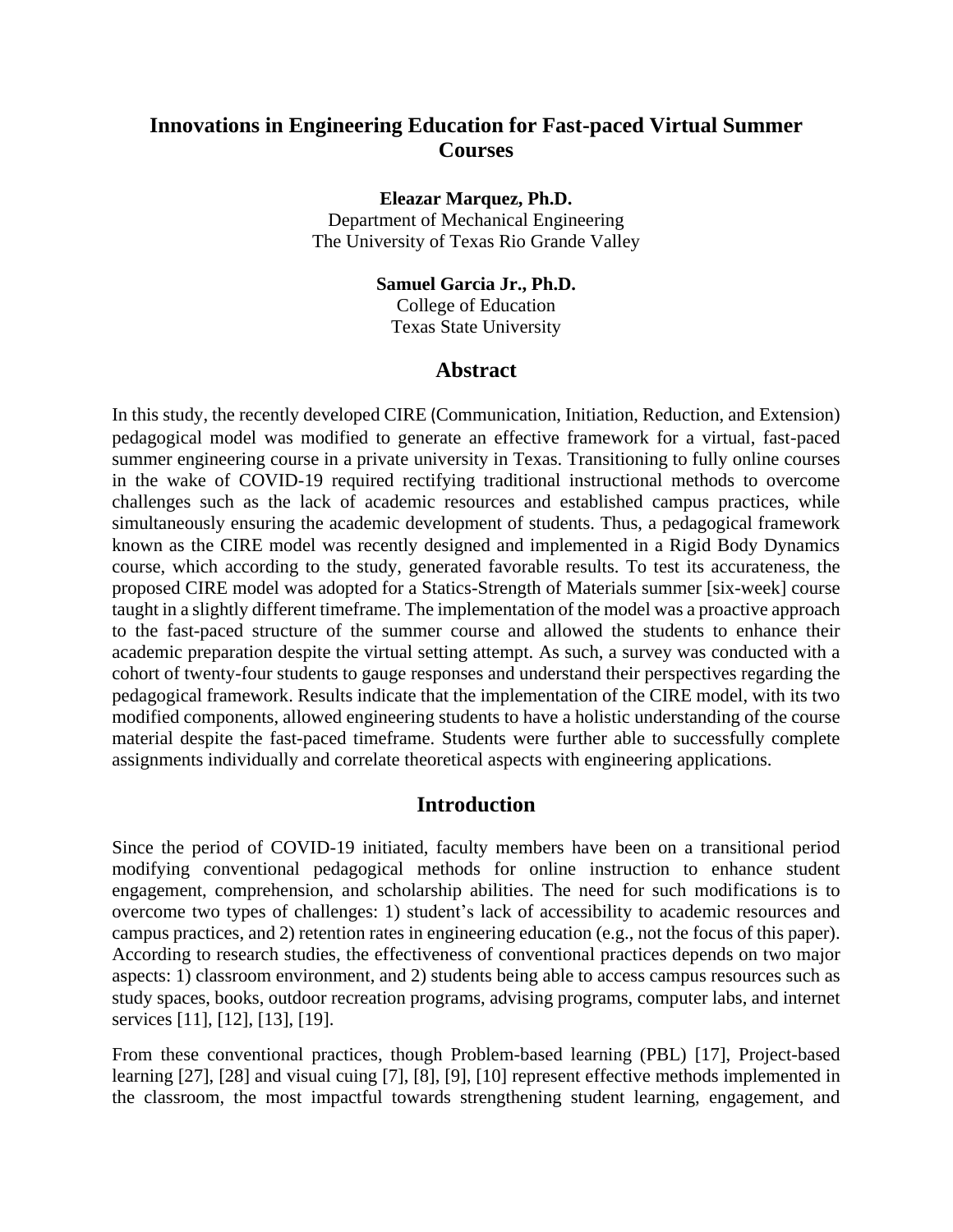success is classroom environment [5], [14], [15], [16], [17]. Studies reveal that the climate, tone, or ambience that influences the setting minimizes classroom power relations, strengthens studentinstructor communication, fosters an active learning environment, and increases student collaboration [11], [12], [13], [23], [24], [25], [26]. Pascarella *et al*. further concluded that the social and academic fabric of institutions are necessary for students to experience academic success [18] [21], [22]. For instance, studies suggest that retention rates, opportunities to support academic programs, and student recruitment are benefits of campus facilities and outdoor recreation programs in higher education [1], [3]. Institutions have further allocated resources to assist disadvantaged students overcome academic preparedness and cultural capital [2], [21]. These resources include peer tutoring, stress management resources, time management workshops, academic advising, and personal and career counselling [1], [4], [6], [20].

Since COVID-19 initiated, engineering departments across the country have additionally struggled with retention and passing rates. As such, faculty members are repeatedly being challenged to modify pedagogical methods for online instruction. According to the retention rates from Texas Public Universities, The University of Texas Rio Grande Valley, for instance, has an average freshman retention rate of 75%, which is relatively low compared to institutions in Texas such as UT Austin (95%), Texas A&M University (92%), UT Dallas (88%), and the University of Houston (85%), but higher than many other institutions across the state. For an undisclosed public university in Texas, statical measures indicate that retention rates of first year (full-time) students have been at an average of 60% between the Fall of 2015 and Fall 2019. However, it is observed that during the Fall of 2020, which includes the academic year during COVID-19, the retention rates of incoming students fell to 53.3%, while the retention rates within that institution also dropped to 60.9%. Further, passing rates in introductory courses in such undisclosed institution have significantly dropped during the pandemic. For instance, Introduction to Civil Engineering had passing rates in the Fall 2019 and Spring 2020 of 84.4% and 91.9%, respectively. However, this past academic year, which was surrounded by COVID-19, the passing rates fell significantly to 69.9% in Fall semester and 63.1% in the Spring semester. Similarly, the passing rates in Introduction to Electrical Engineering fell significantly from 75% in the Fall 2020 to 39.2% in the Spring 2021 semester. These results are alarming for incoming students, and the trends give an overall perspective on the further need for faculty members to implement innovative pedagogical schemes.

Considering these factors, an emerging model termed CIRE (e.g., acronym for Communication, Initiation, Reduction, and Extension - Figure 1), was designed and implemented by Marquez and Garcia [Spring 2020] in a Rigid Body Dynamics engineering course, (e.g., one full semester duration) which transitioned to online instruction at the start of COVID-19 [15]. The model consists of incorporating four major pedagogical strategies: 1) constant communication, 2) initiating homework problems during the lecture, 3) reducing the number of problems on homework and exams, and 4) granting extensions on homework assignments [15]. According to the model's first strategy, the instructor established constant communication with the students via email and CANVAS portal to ease the transition from in-person instruction to online learning and consequently eliminate the amount of confusion transpiring in a very short period of time [15].

In the second strategy of the CIRE model, the instructor decided to initiate several of the homework problems during lecture sessions [15]. This procedure was primarily established 1) for those who attended office hours regularly on campus, and would find it challenging attending virtual office hours, and 2) since study groups were unable to meet in-person [15]. Further, the third strategy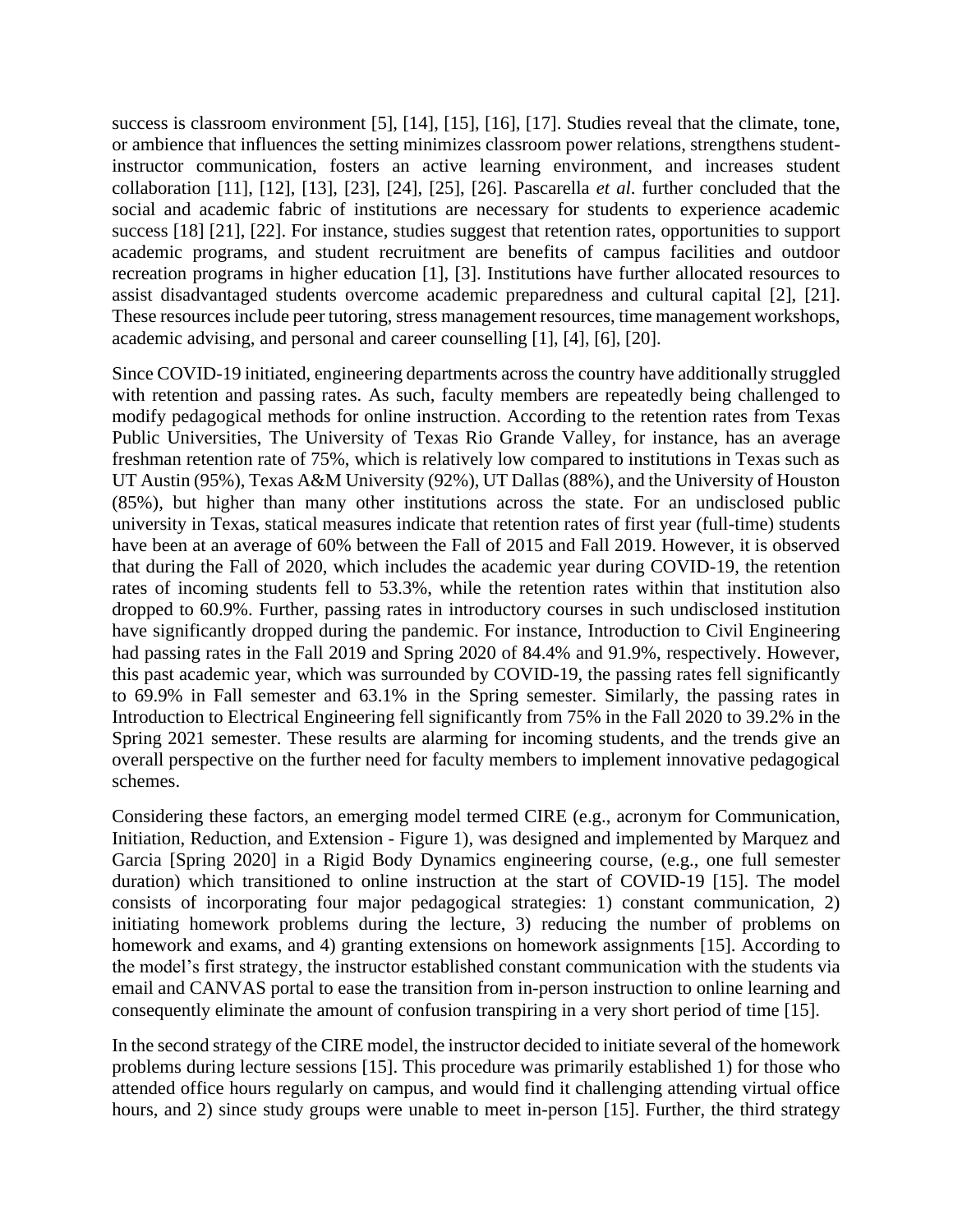involved reducing the number of problems assigned on homework sets and exams. According to the model, this precaution was further considered given that all divisions of study transitioned online simultaneously, and the process of implementing alternative pedagogical strategies for remote instruction was nonexistent [15].



**Figure 1**. CIRE Model: Introduced in 2020

The fourth strategy of the established model involved granting extensions when submitting homework assignments. Given the rapid transition to remote instruction, it was anticipated that a considerable representation of students would encounter personal and/or academic challenges amidst the unprecedented crisis. As such, the instructor clearly emphasized, via email and during lecture sessions, the willingness of granting extensions to those experiencing family distress, internet disruptions, difficulty completing homework sets, or wellbeing concerns.

Based on the assessment of the established CIRE model, results indicate that students were academically and personally satisfied with the implementation of the four practical strategies, which addressed the challenges associated with remote instruction and learning [15]. Given that the model emphasized quality over quantity, results further elucidate the ability of students to learn and master course objectives during the period of remote instruction and thus allocate study time to other areas of their coursework [15]. Results also indicate that stress and anxiety levels were reduced with the implementation of the CIRE model during the transition to online learning [15].

## **Proposed Work**

For this study, two of the four pedagogical strategies developed in the CIRE model were modified to generate an effective framework for a virtual, fast-paced [six-week] summer engineering course in a private university in Texas. Particularly, the *Initiation* (Strategy 1) and *Extension* (Strategy 2) components of the CIRE model were modified to adapt to the fast-paced structure of the course and allow students to enhance their academic preparation despite the virtual setting. This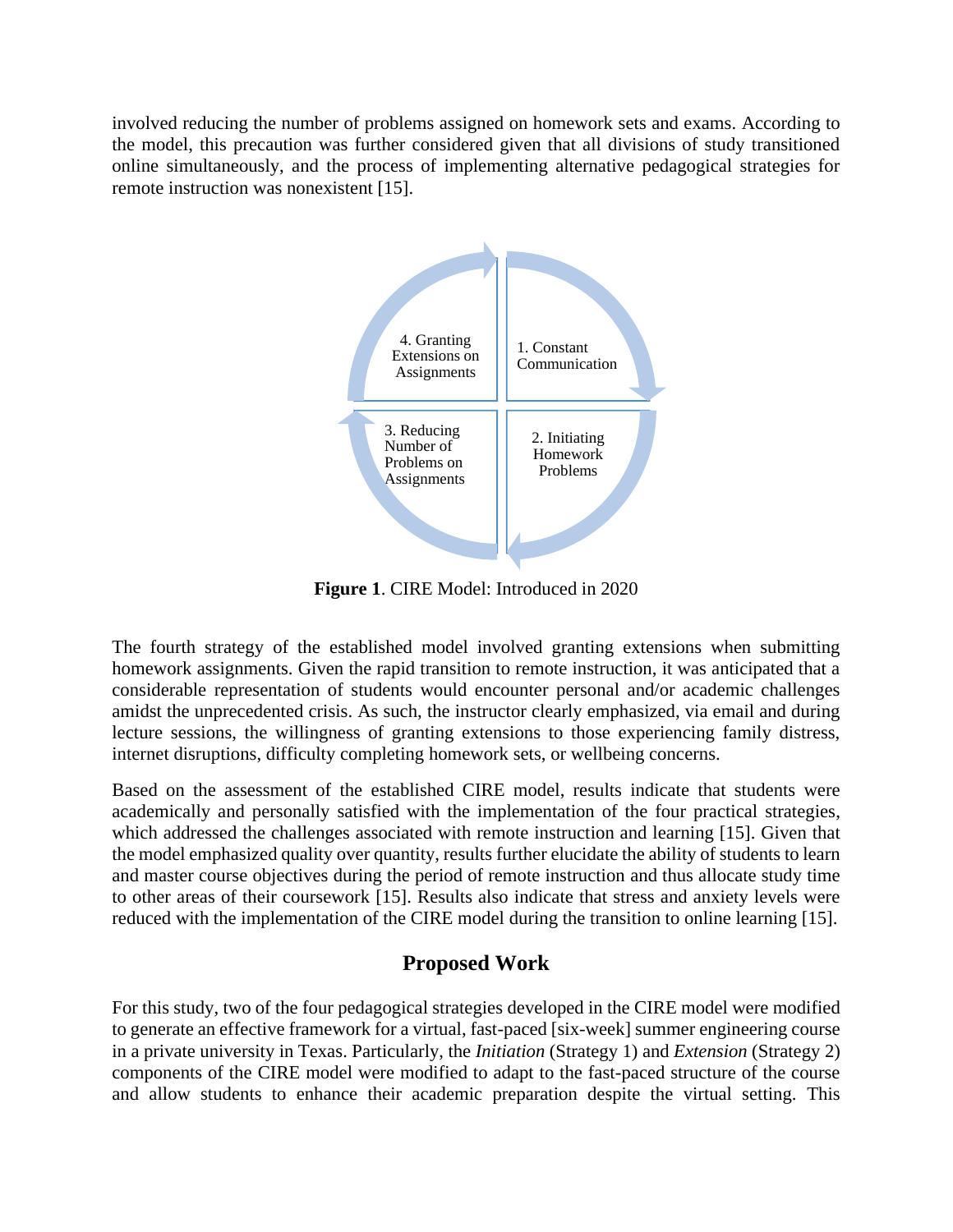modification of the CIRE model was effectuated based on four critical aspects: a) a combination of teaching practices employed by the author during lecture sessions; b) post-course evaluation of CIRE model; c) literature on instructional best practices; d) sensitivity of circumstances surrounding students during COVID-19. The combination of experiential knowledge, post-course reflection and scholarly literature provided a framework through which the purposed model was conceptualized, developed, and implemented.

### **Modified CIRE Strategy 2**

For this modified strategy, rather than initiating homework sets during the lecture sessions, as established in the CIRE model, step-by-step examples were performed during lecture sessions to strengthen the intuitive nature of solving technical problems. This procedure was modified to promote problem solving skills during homework sets, rather than students having to depend on the faculty instructor to initiate problems repeatedly. The step-by-step examples performed during class covered major concepts for specific homework sets. The goal in this modification was for students to identify a problem formulation pattern that would be needed for each set, starting from drawing free-body diagrams (FBDs) correctly, labeling reference frames, establishing mathematical conditions, generating assumptions, and understanding solutions.

Initiating step-by-step examples during lecture was additionally introduced for those students who would find it challenging attending virtual office hours or communicating/participating via online platforms.

#### **Modified CIRE Strategy 4**

When the CIRE model was established, its fourth component included granting extensions on homework assignments and allowing a total time between three to five hours to complete online, closed-book closed-note exams. In this study, nonetheless, the model was modified to include a 24-hr window when taking closed-book closed-note exams. Given the intensity of the face-paced summer course, the exam window was extended for three reasons: 1) for those students who would encounter anxiety and/or wellbeing issues due to COVID-19, 2) for students who would experience internet disruptions during the process, and 3) to observe the academic performance of students during exams when granted additional time. The third reason is of particular interest to the authors, particularly since it is believed that student performance on exams could potentially increase with a larger timeframe. For the summer course, nonetheless, students were allowed to use a one-page formula sheet during exams.

During the course length, the instructor posted lecture notes, homework assignments, and homework solutions on the CANVAS portal as supplement to assist students with course material. Additionally, all lectures were saved and recorded in the Zoom cloud in case students needed to review lecture concepts independently. However, during the exam window, the instructor removed all student access to lecture notes, homework assignments and solutions, and recorded lectures to enforce academic integrity.

## **Methods and Analysis**

For this research, a case study approach was implemented to examine the effectivity of the modified CIRE model for a fast-paced [six weeks] summer course. In this regard, a small, self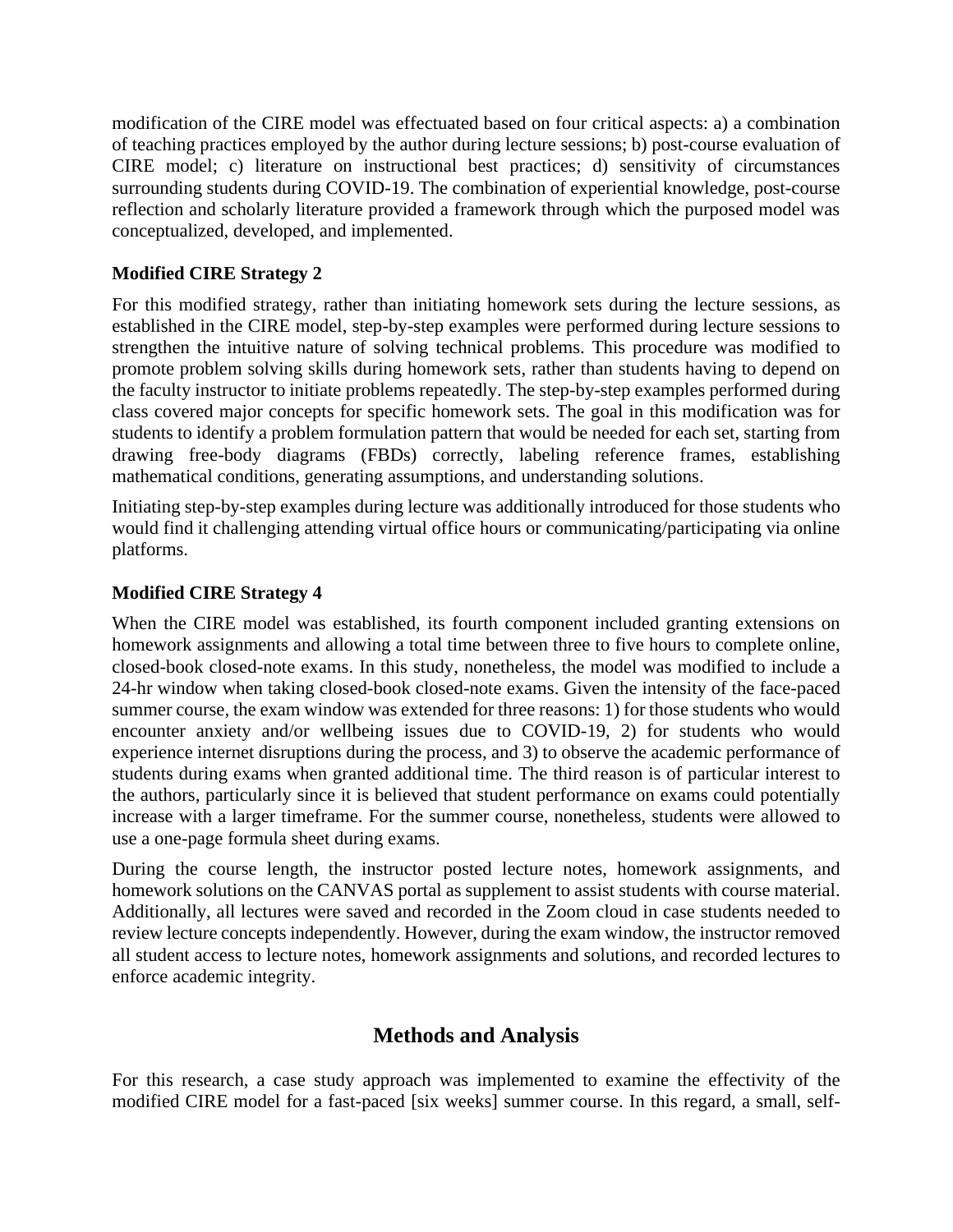developed survey was generated as the primary data collection method, in which questions were intended to understand classroom experiences regarding the pedagogical framework. A total of twenty-four students enrolled in a Statics-Strength of Materials course at a small private university in Texas participated in the survey. Further, it is noted that descriptive statistics were employed for analysis and presentation of data results. Nonetheless, the study poses the following limitations: (a) small sample size; (b) self-developed survey instrument; (c) convenient sampling procedure.

The administered survey consisted of five open-ended questions:

*Question 1*: How do you feel about the professor's communication regarding HW assignments, class updates, or announcements via email/CANVAS or Zoom?

*Question 2*: The professor worked step-by-step examples during class given the challenges posed by remote instruction. Share your thoughts about this approach.

*Question 3*: Given the challenges of remote instruction and of the short summer semester, the professor reduced the number of problems on homework assignments, and removed a semester project. With these changes, do you still think you learned the course material?

*Question 4*: In a regular semester with face-to-face instruction, exams are facilitated in a classroom setting with a 3-hour allotted time. For remote instruction, rather than having classroom exams, the professor decided to give take-home exams with a 24-hour timeframe. How do you feel about this change?

*Question 5*: How was your overall experience with course this summer? (e.g., lectures, assignments, office hours, etc.)

#### **Results**

#### **Communication Effectiveness (Question 1)**

Based on the data collected from the study, it was evident that communication was an essential component in students' learning experiences. Repeatedly, timely communication afforded students opportunities to stay on pace with class assignments and address any queries that surfaced throughout the course. Students indicated that the professor established a clear, consistent, and adequate form of communication. Student responses are listed below:

*"Good! Kept us up to date, responsive to questions/concerns. A few small moments of confusion here and there, but nothing that couldn't be easily cleared up or worked around."*

Other students echoed the comment shared above by stating the following: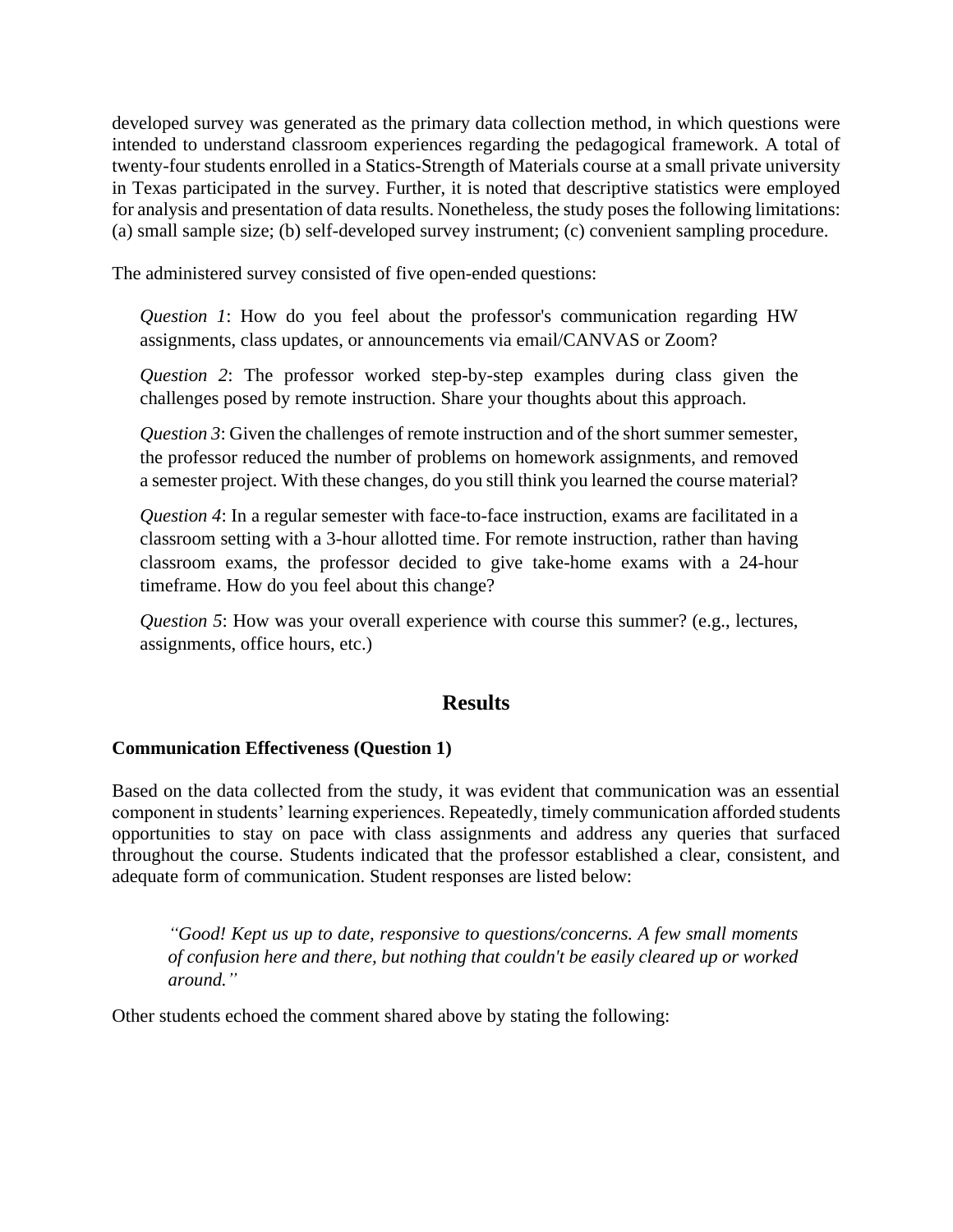*"Communication was great, and deadlines were very clear and doable. The deadlines allowed enough time for all assignments but also did not allow for idleness and lack of challenges in the course."*

*"Communication was clear; I enjoyed how communication occurred over zoom and in the form of canvas announcements."*

*"The communication was clear and concise, and I never had any questions regarding assignments or updates as a result."* 

These results highlight the need for instructors to be proactive, flexible, and responsive to ensure students were provided with timely, individualized support.

#### **Instructional and Pedagogical Supports (Question 2)**

Due to the shift to online, remote instruction, the professor responded by employing several instructional and pedagogical strategies to help address some of the challenges students of learning off-campus. The second open-ended question on the survey stated the following: *The professor worked step-by-step examples during class given the challenges posed by remote instruction. Share your thoughts about this approach.* Overall, student responses illustrated a significant level of satisfaction regarding instructional supports offered by the professor. Several students noted how this strategy benefited their experience with classwork:

*"I thought this was really beneficial since oftentimes professors give students the theory but do not really show how to apply it in different examples. This was probably my favorite part about lecture since we got to apply the knowledge, we had previously learned right then and there."*

*"This was a great approach for the harder problems since it gave a foundation for us, additionally the purpose of homework is to prepare for exams and practice concepts that we will be applying as engineers. Therefore, it is more important to know how to solve a problem than to waste too much time trying to figure it out with no progress. Personally, the way I learn better is by seeing an example then by repetition of other problems like it so this approach was great."*

As evidenced by student responses, the professor's strategic decision to intentionally work stepby-step problems during class, greatly aided students' understanding of theoretical concepts and their related applications. Moreover, this pedagogical technique helped to address and mitigate some of the obstacles of remote learning and instruction.

#### **Instructional and Pedagogical Supports (Question 3)**

As mentioned in the previous section, the professor implemented several pedagogical and instructional strategies to respond to the new learning environment. This included the decision to reduce the number of homework assignments and removed a semester project without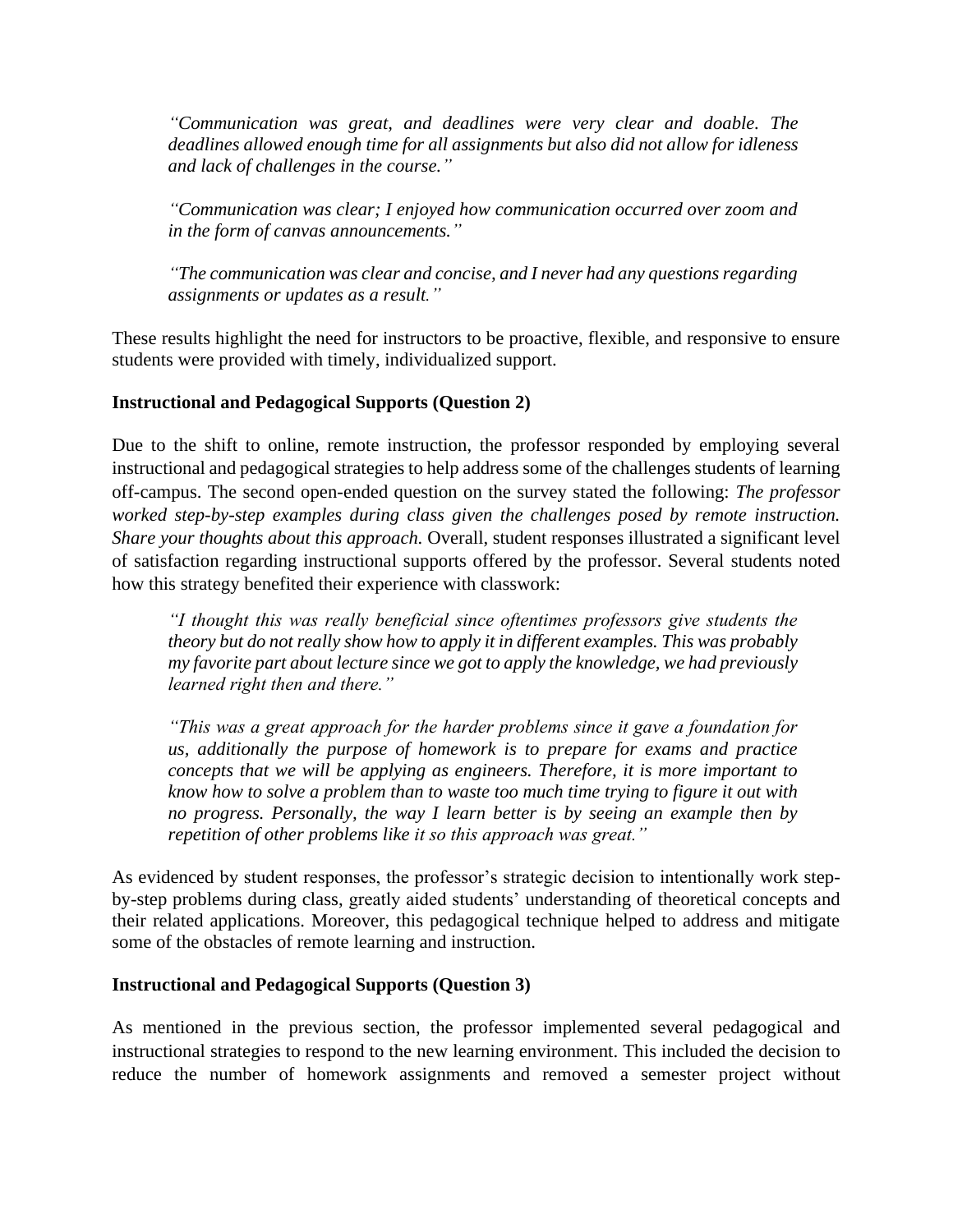compromising academic standards. Based on student responses, this strategy was well received as indicated by the following open-ended comments:

*"Most definitely! I think the homework problems were quite diverse in nature and were very thorough in asking us about multiple topics in one single question. I think the work we were assigned this semester was the perfect balance between learning in lecture and applying our knowledge in homework."*

*"Yes, I thought the amount of work was adequate for a summer course, and I was still able to learn the material sufficiently."*

One student response illuminated the value of the aforementioned strategies in not only comprehending course material, but also afforded the opportunity to engage in personal research efforts.

*"I know I learned the course material and I absolutely enjoyed the experience. It even led me to do my own research on topics that weren't necessarily needed for the course, but I just found interesting as an aspiring mechanical engineer."*

As indicated by the results above, the intentional decision to decrease course workload by decreasing the number of assignments had a positive effect on overall student learning and comprehension. By emphasizing quality over quantity, the students learned and mastered courselearning objectives. Additionally, by lowering course workload, students were empowered to allocate valuable study time to other areas of their coursework.

#### **Instructional and Pedagogical Supports (Question 4)**

Another pedagogical strategy implemented to proactively address challenges of remote instruction was to include a 24-hr window when taking exams.. As indicated by the comments below, the inclusion of additional time greatly benefited students by mitigating some of the potential challenges associated with remote learning. Moreover, increased time helped to alleviate additional stress and anxiety.

*"I really appreciated having the 24-hour window to complete the exams since it allowed me to take a break from the exam if I was stuck on a problem and come back to it later with fresh eyes. I also take long to work through problems because I doubt myself sometimes so I try to work out problems in different ways to see if I can get the same result using different methods."*

*"It made the exams much easier, I'm not sure whether this is a good or bad thing. One of the challenges of many exams is that you know the materials/methods, it's just a matter of accessing your memory quick enough to remember the appropriate tools to solve the problem. Having a longer test time resolves this constraint."*

*"This change was extremely helpful, I very much appreciated the ability to take a step back and think through problems over the course of a full day, and to look at*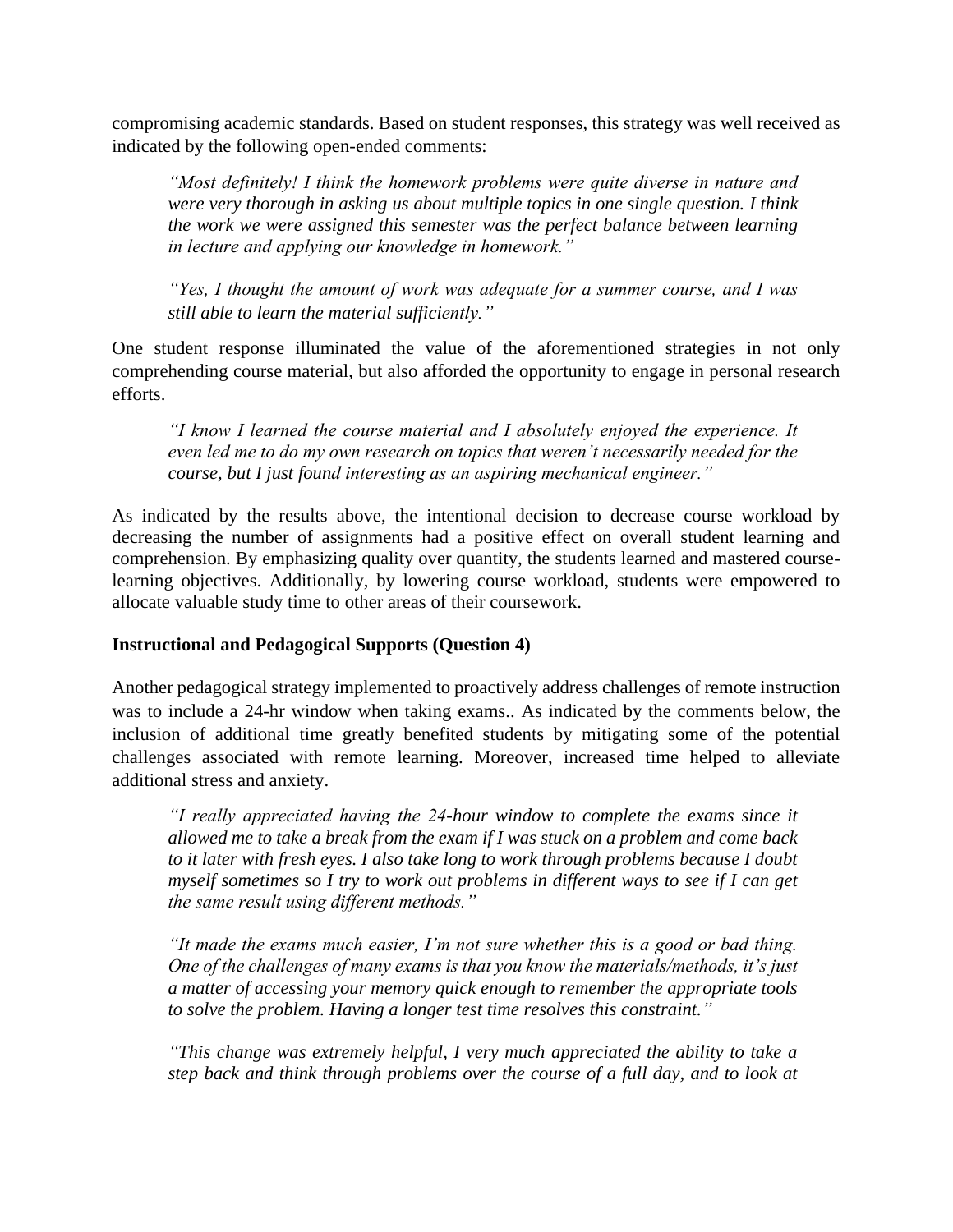*tricky problems with fresh eyes. I also appreciated the increased flexibility given other summer commitments such as travel."*

*"I enjoy a larger time span, not only for comfortability but because it allows me to check my work as thoroughly as possible. This is essential as an engineer because I assume that in industry, it is far more important to produce quality work than fast work."*

Based on the responses collected, increased time to complete exams was appreciated and welcomed by the students. This enabled students to carefully navigate through this new learning format. Thus, the pedagogical supports implemented by the professor proactively addressed challenges associated with remote instruction and learning.

#### **Overall Experience (Question 5)**

The final question posed to students participating in the study was to gain insight into their overall summer course learning experience. Student responses indicated positive experiences despite the logistical and pedagogical challenges posed by remote instruction. The following statements illustrate students' overall course experiences:

*"I really loved it!! I'm so glad I decided to take the course this summer…I felt like I learned a lot despite the fast-pace of the course."*

*"I enjoyed the course, it made me eager to learn more about mechanics of materials later in the mechanical engineering curriculum."* 

*"Excellent! The class seemed useful in the long term, was clear and easy to retain knowledge. There are some inherent limitations to online classes, such as Zoom fatigue, which did get to me near the end, but the instructor kept it fun and engaging so it wasn't so bad in that regard."*

*"I had a great experience in the course this summer. It was my first mechanical engineering course and it helped solidify my interest in this career path. The lectures were easy to understand, the assignments were relevant to the topics covered in class and helped develop my knowledge of statics, and office hours were always there for if I had a question about something regarding the course."* 

*"Overall, I enjoyed the class more than I expected. This class allowed me spend more time on statics topics and assure that I have a strong foundation with this subject in the future as an aspiring mechanical engineer."*

As indicated by the responses above, the pedagogical and instructional approaches modified in the CIRE model applied for the fast-paced summer course afforded students the opportunity to effectively engage and effectively learn course material.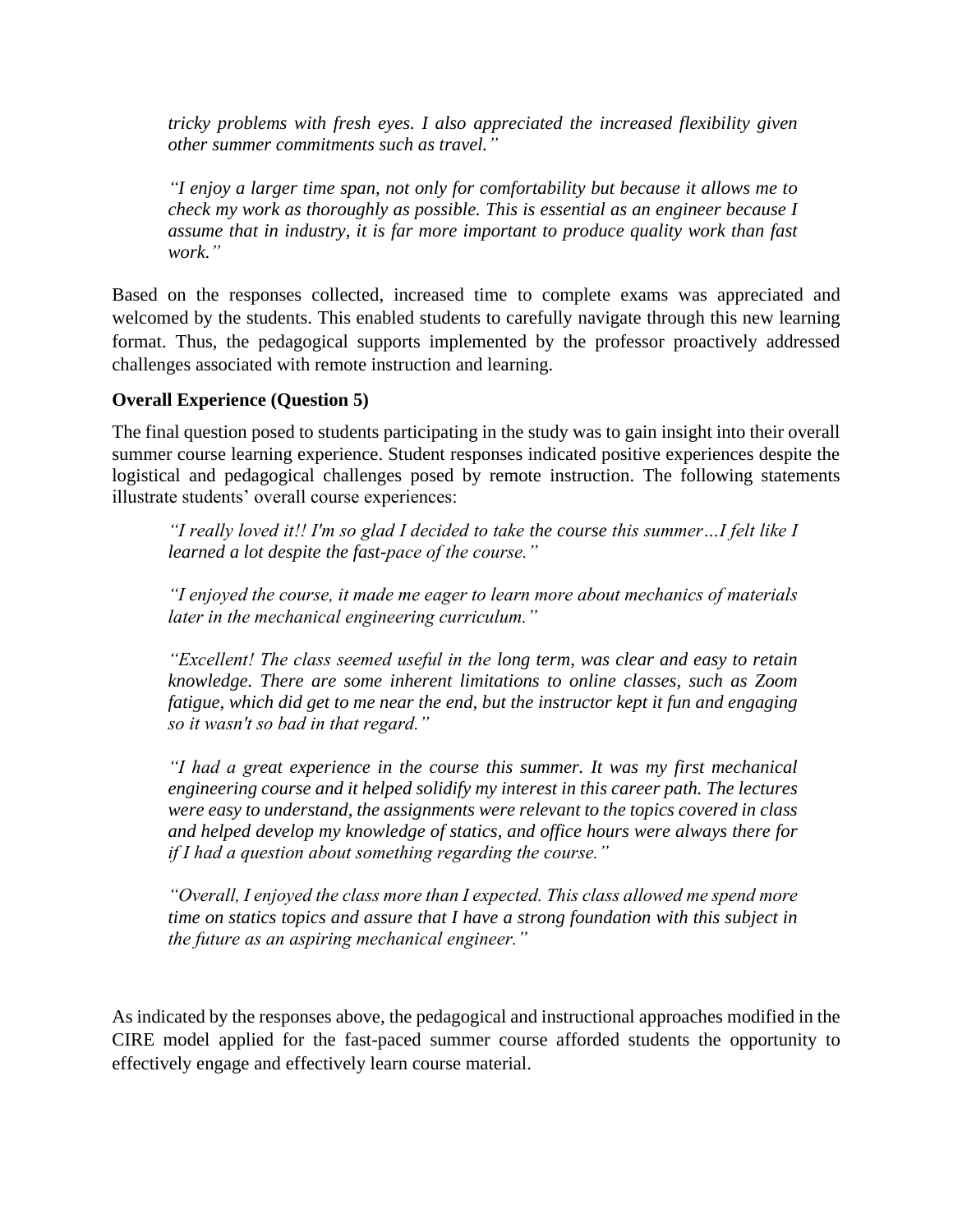### **Conclusion**

The outbreak of the coronavirus threw institutions of learning into a state of confusion and disarray by completely upending traditional learning contexts and environments. Most institutions responded by canceling in-person classes and shifting to remote instruction. This new, uncharted landscape required both educators and students to engage differently and consider novel approaches to respond effectively to the different learning environment. As such, the COVID-19 pandemic challenged educators reimagine, reassess, and reconfigure their courses and develop strategies to meet course objectives and student needs.

For this study, two of the four pedagogical strategies developed in the CIRE model were modified to generate an effective framework for a virtual, fast-paced [six-week] summer engineering course in a private university in Texas. Particularly, the *Initiation* (Strategy 1) and *Extension* (Strategy 2) components of the CIRE model were modified to adapt to the fast-paced structure of the course and allow students to enhance their academic preparation despite the virtual setting. Findings indicate that students were highly satisfied with the implementation and modification of these practical strategies. Collectively, the modified CIRE framework functioned as pedagogical and instructional supports to address both instructional and socioemotional challenges that many students encountered during the shift to remote instruction. This study and its findings add to nascent research exploring rapid responses by faculty to address issues associated with remote instruction and document effective instructional practices.

## **References**

[1] Andre, E., Williams, N., Schwartz, F., Bullard, C. Benefits of Campus Outdoor Recreation Programs: A Review of the Literature. *Journal of Outdoor Recreation, Education, and Leadership*. 2017, Vol. 9, No. 1, pp 15-25.

[2] Bailey, T., Alfonso, M. Paths to persistence: An analysis of research on program effectiveness at community colleges. Indianapolis, IN: Lumina Foundation of Education. 2005.

[3] Bauman, S., Wang, N., DeLeon, C., Kafentzis, J., Zavala-Lopez, M., Lindsey, M. Nontraditional students' service needs and social support resources: A pilot study. Journal of College Counseling, 7, 13-17. 2004.

[4] Bell, B.J., Holmes, M. Important factors leading to outdoor orientation program outcomes: A qualitative exploration of survey results. *Journal of Outdoor Recreation, Education, and Leadership*, 3(1), 26-39. 2011.

[5] Boy, A. V. and Pine, G. J. (1988). *Fostering Psychosocial Development in the Classroom.* Springfield, IL: Charles C. Thomas.

[6] Cooley, S.J., Burns, V.E., Cumming, J. The role of outdoor adventure education in facilitating groupwork in higher education. *Higher Education*, 69, 567-582. 2014.

[7] de Koning, B. B., Tabbers, H. K., Rikers, R. M. J. P., & Paas, F. (2007). Attention cueing as a means to enhance learning from an animation. Applied Cognitive Psychology. 21(6), 731-746.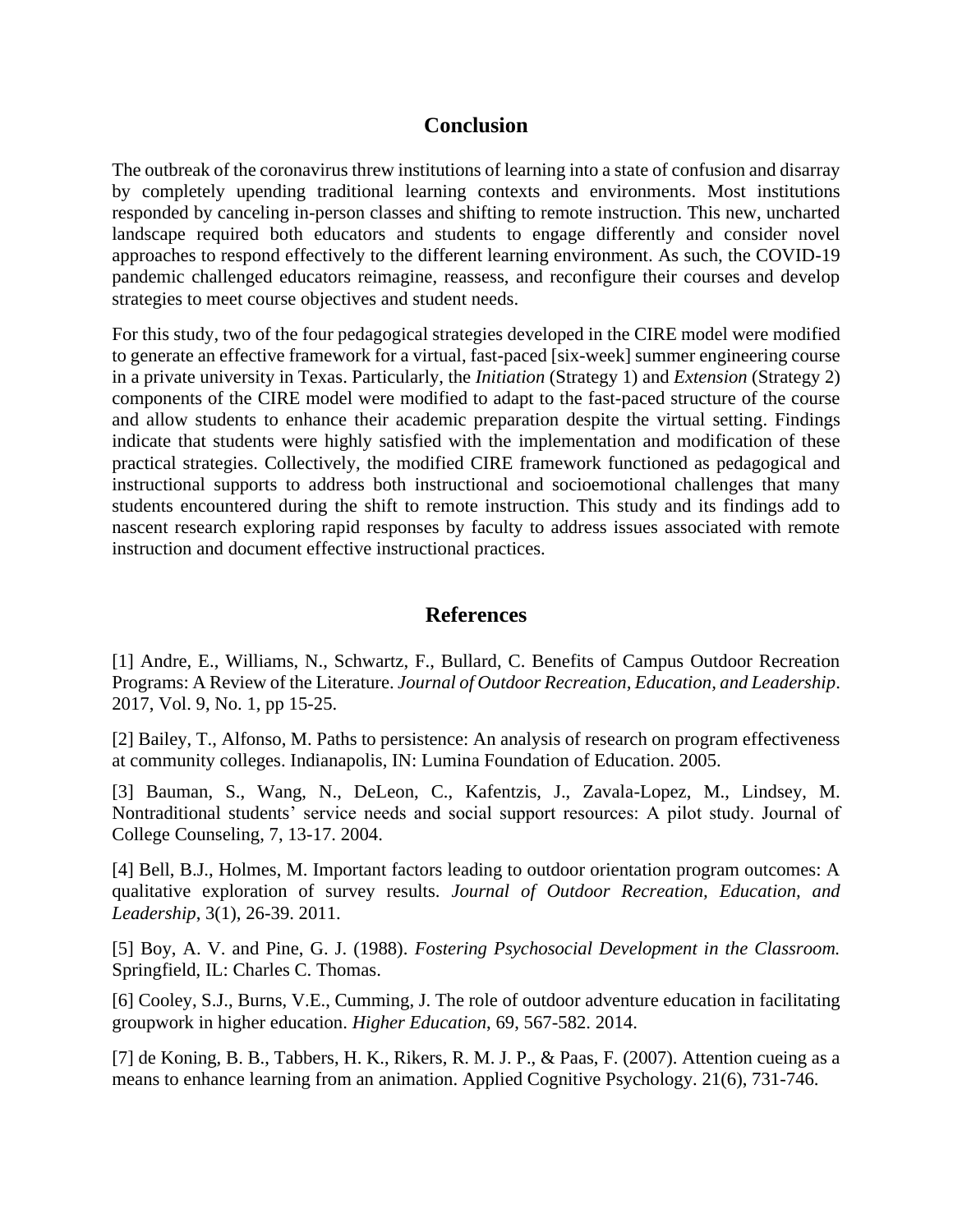[8] de Koning, B. B., Tabbers, H., Rikers, R. M. J. P., & Paas, F. (2009). Towards a framework for attention cueing in instructional animations: Guidelines for research and design. Educational Psychology Review, 21(2), 113-140.

[9] de Koning, B. B., Tabbers, H. K., Rikers, R. M. J. P., & Paas, F. (2010a). Attention guidance in learning from a complex animation: Seeing is understanding? Learning and Instruction, 20(2), 111-122.

[10] de Koning, B. B., Tabbers, H. K., Rikers, R. M. J. P., & Paas, F. (2010b). Learning by generating vs. receiving instructional explanations: Two approaches to enhance attention cueing in animations. Computers & Education, 55(2), 681-691.

[11] Dorman, J. P. (2002) Classroom environment research: Progress and possibilities. *Queensland Journal of Educational Research,* 18, 112-140.

[12] Fraser, B. J. (1994) Research on classroom and school climate. In D. Gabel (ed) *Handbook of Research on Science Teaching and Learning* (pp. 493-541). New York: Macmillan.

[13] Fraser, B. J. (1998a) Classroom environment instruments: Development, Validity, and applications. *Learning Environments Research,* 1, 7-33.

[14] Marquez, E., Garcia Jr., S. Creating a Learning Environment that Engages Engineering Students in the Classroom via Communication Strategies. *2019 ASEE Annual Conference & Exposition*. June 16-19, Tampa, Fl. Paper ID: 26093.

[15] Marquez, E., Garcia Jr., S. Teaching Engineering Virtually: A Rapid Response to Address the Academic Challenges Generated by COVID-19. *2021 ASEE Gulf-Southwest Annual Conference*. March 24-26, Baylor University. Waco, Texas. Paper ID: 35065.

[16] Mayer, R. E., Hegarty, M., Mayer, S., & Campbell, J. (2005). When static media promote active learning: Annotated illustrations versus narrated animations in multimedia instruction. *Journal of Experimental Psychology: Applied, 11*(4), 256-265.

[17] Mills, J., Treagust, D. Engineering Education, Is Problem-based or Project-based Learning the Answer. Aust J Eng Educ. Jan. 1, 2003.

[18] Pascarella, E., Terenzini, P. *How college affects students: Findings and insights from twenty years of research*. San Francisco, CA: Jossey-Bass. 1991.

[19] Purnell, R., Blank, S. *Support success: Services that may help low-income students succeed in a community college*. College Student Affairs Journal, 19(2), 29-40. 2000.

[20] Sibthorp, J., Collins, R., Rathunde, K., Paisley, K., Schumann, S., Pohja, M., Baynes, S. Forstering experiential self-regulation through outdoor adventure education. *Journal of Experimental Education*, 38, 26-40. 2015.

[21] Thomas, E. Student retention in higher education. The role of institutional habitus. *Journal of Education Policy*, 17(4), 423-32. 2002.

[22] Tinto, V. *Leaving college: Rethinking the causes and cures of student attrition*. Chicago, IL: University of Chicago Press. 1987.